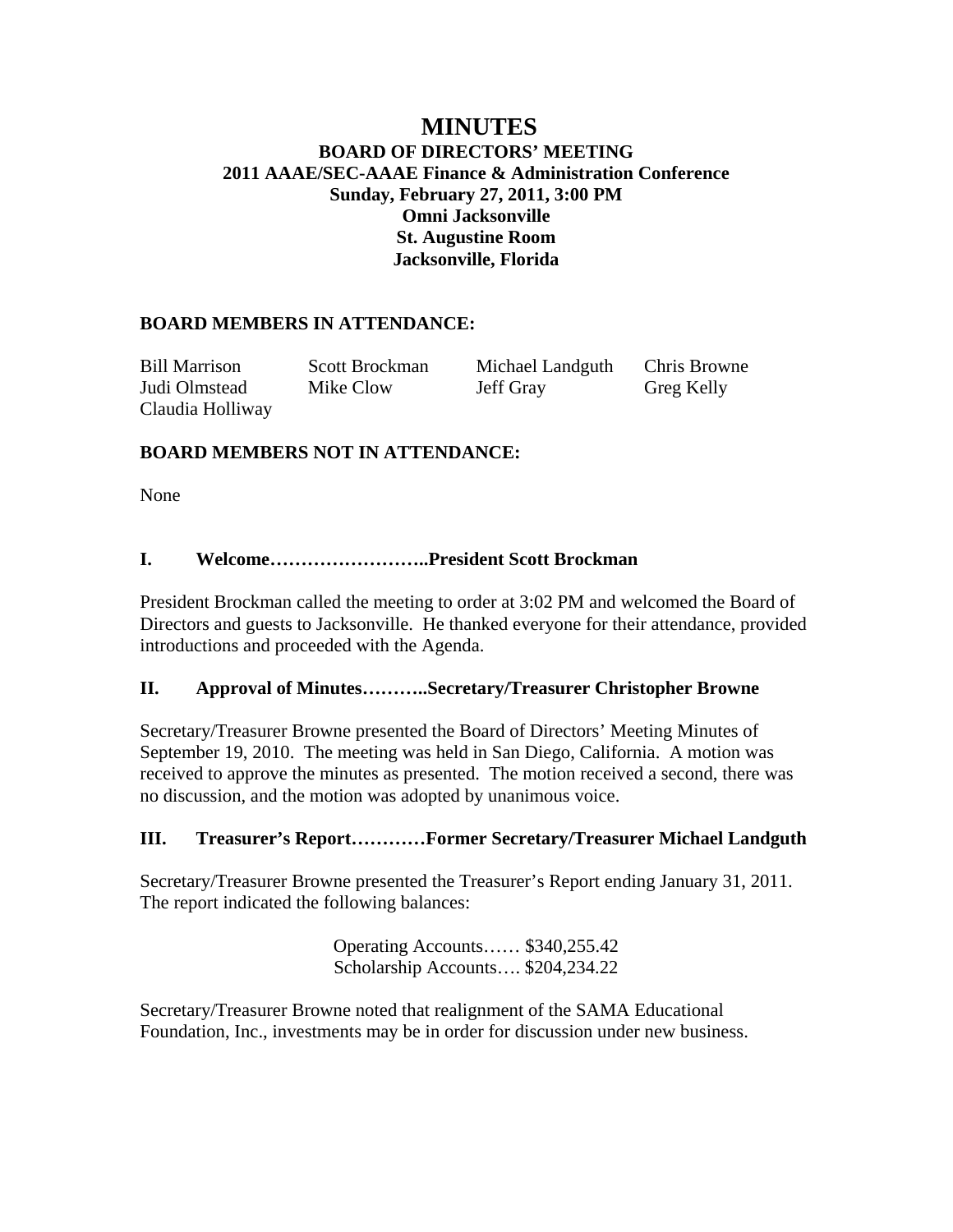## **BOARD OF DIRECTORS' MEETING MINUTES February 27, 2011 Page 2**

Secretary/Treasurer Browne presented the annual audit for the period ending June 30, 2010. The audit was performed by Foti, Flynn, Lowen & Company of Roanoke, Virginia. No findings were noted in the report. A motion was presented to receive and file the report. The motion received a second, there was no discussion and the motion was adopted by unanimous voice.

President Brockman stated that prior to discussion on the FY 2011-12 Budget he wanted to discuss the annual compensation for the executive secretary. He noted that the executive secretary had refused the previously approved cost of living raises based on the Consumer Price Index (CPI) for at least the past five years because of the economic climate. He further noted a compensation survey of executive secretaries for AAAE chapters nationwide was produced by former SEC-AAAE President Tommy Bibb, A.A.E., and results of the survey indicated that the compensation packages were wide ranging. President Brockman noted that a midrange compensation package was included in the FY 2011-12 Budget for consideration by the Board of Directors. A motion was received to approve the base salary to \$22,800 with an annual review by future secretary/treasurers. The motion received a second, there was no further discussion and the motion was adopted by unanimous voice.

Secretary/Treasurer Browne presented the FY 2011-12 SEC-AAAE Budget for consideration by the Board of Directors. Following discussion and revisions, a motion was received to adopt the budget as revised. The motion received a second, there was no further discussion and the motion was adopted by unanimous voice. Secretary/Treasurer Browne asked that a vote on the SAMA Educational Foundation, Inc. Budget be deferred pending a presentation by President Brockman. President Brockman spoke to the issue of investing the Foundation monies in bonds providing higher yields than the current Certificates of Deposit. A full report will be made available at the Annual Conference in Mobile, Ala., where ratification of the SAMA Educational Foundation, Inc. Budget will take place.

# **IV. COMMITTEE REPORTS**

## **Executive Secretary………………………Bob Brammer**

Mr. Brammer had nothing to report.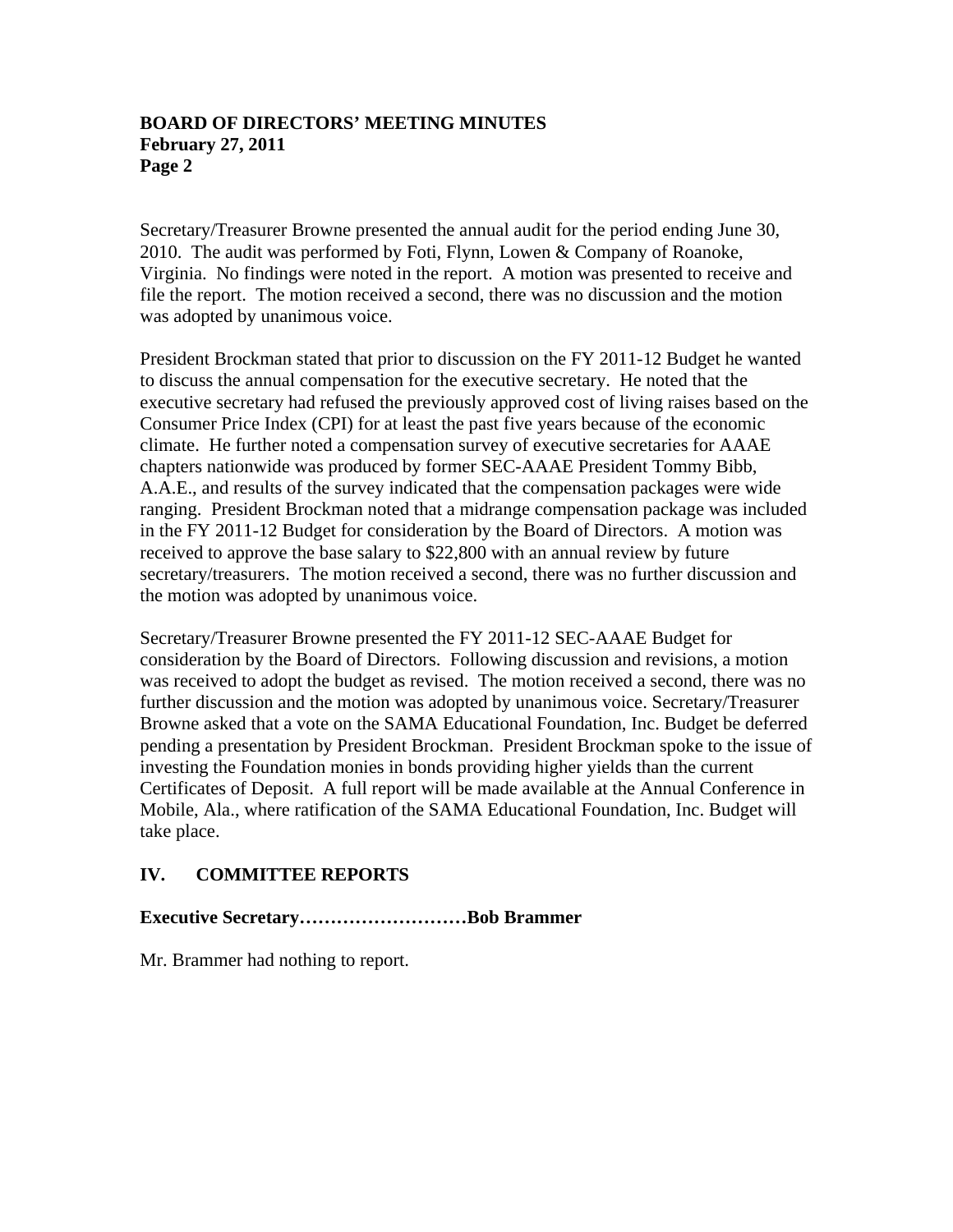## **BOARD OF DIRECTORS' MEETING MINUTES September 19, 2010 Page 3**

#### **2011 Finance & Administration Conference………………………………Greg Kelly, Chairman Patricia Apone, Co-Chairman**

Ms. Apone and Mr. Kelly were in attendance and Mr. Kelly noted that 140 individuals were registered for the conference, the programs were excellent and he expected an excellent outcome. He thanked Ms. Apone for her good work and President Brockman thanked the entire committee.

# **2011 Annual Conference………………Thomas Hughes, Chairman Travis Greene, Co-Chairman**

Mr. Hughes and Mr. Green were not in attendance. Mr. Landguth provided an extensive overview of the conference planning and reported the dates for the conference are April 3-6, 2011. The conference will be held at the Renaissance Riverview Plaza Hotel in Mobile, Ala.

## **2012 Annual Conference……………….Greg Kelly, Chairman**

Mr. Kelly provided handouts and an overview of the conference planning for the 2012 SEC-AAAE Annual Conference in Savannah, Ga. The dates are May 20-23, 2012. The Westin Savannah Harbor Resort & Spa has been secured as the conference hotel at \$189 per night for double occupancy.

## **2013 Annual Conference……………….Eric Frankl, Chairman**

Mr. Frankl was not in attendance. Mr. Clow reported that Mr. Frankl and his staff have begun their conference planning and it appears that the conference will be held at the Griffin Gate Marriott in Lexington, Kentucky. The dates for the conference are tentatively set for April 21-23, 2013.

## **2014 Annual Conference……………….Michael Landguth, Chairman**

Mr. Landguth had nothing to report at this time.

## **Professional Education Committee……Scott Brockman, Chairman**

Mr. Brockman reported that no candidates were seated for their A.A.E. oral exams at this conference. He added that a full Accreditation Report was previously forwarded to the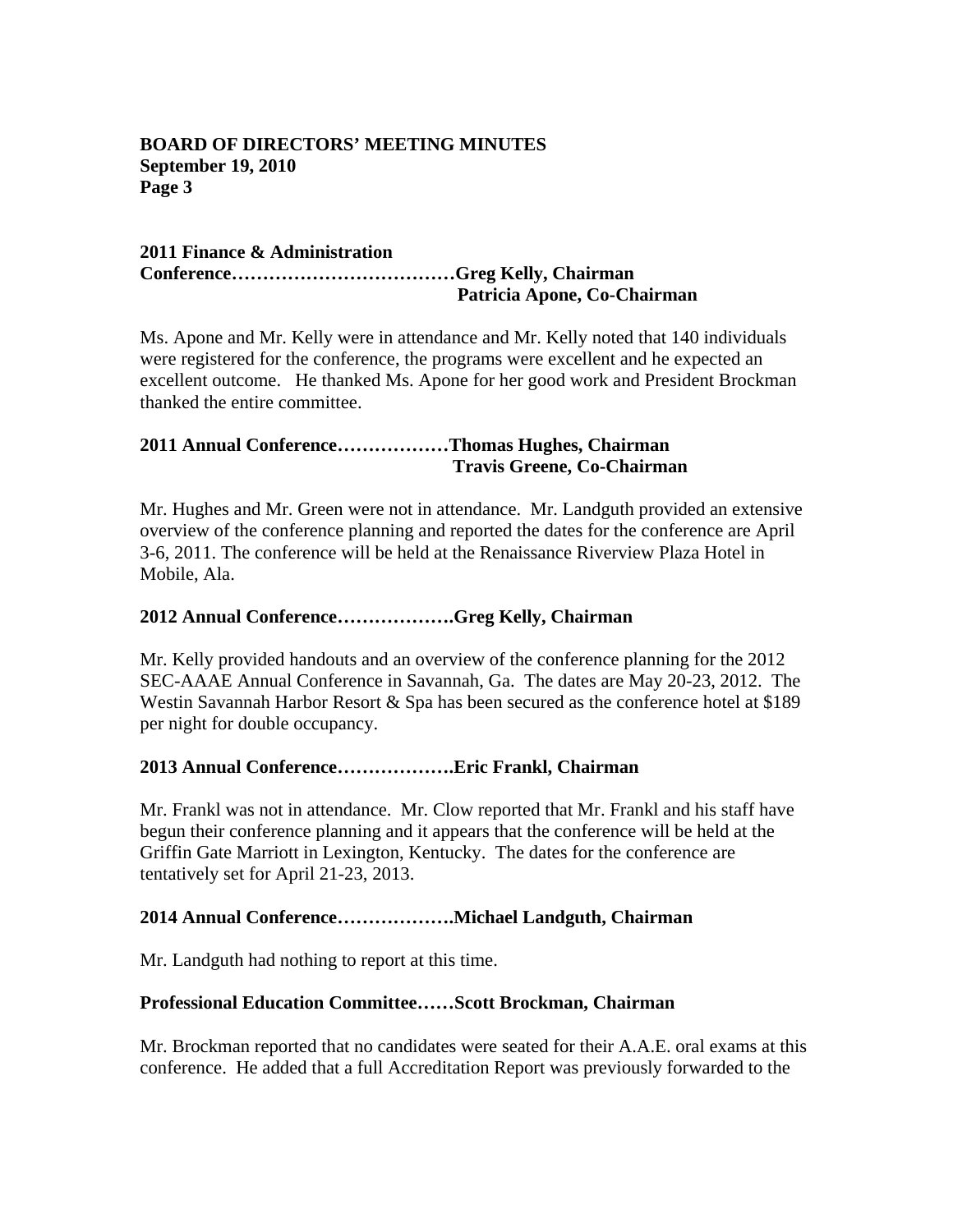## **BOARD OF DIRECTORS' MEETING MINUTES February 27, 2011 Page 4**

SEC-AAAE Board of Directors. President Brockman noted that the new modules were available and the former modules have been deleted from the A.A.E. program.

# **Scholarship Committee…………………Jeff Gray, Chairman**

Mr. Gray noted that COTE' had completed its solicitation and award of scholarships for this year. He noted that seven scholarships were issued this year setting a new record number issued for one year.

# **Member Information and Communications Committee……………Cyrus Callum**

Mr. Callum noted that the Facebook, LinkedIn, and Twitter pages titled to the Chapter were available for other members to use for comments. He added that Facebook and LinkedIn were being used regularly but the Chapter is somewhat "tweetless" at this time. Mr. Callum will continue his development of the use of social media for the Chapter.

# **Corporate Liaison Committee………….David King, Chairman**

Mr. King presented an extensive written report regarding the Corporate One Rate Plan, enhancement of Corporate Membership in the Chapter, the Chapter Awards Program and other Corporate issues. He noted that the deadline for nominees for the Chapter awards was quickly approaching and he requested the executive secretary to issue a deadline email to all Chapter members to encourage their participation in the program.

# **General Aviation Committee…………...Hope Macaluso, Madam Chairman**

Ms. Macaluso was not in attendance.

# **Membership Committee………………...Michael Landguth, Chairman**

Mr. Landguth noted the challenges of past and current membership campaigns. He noted that the Chapter had to attract more executive level members to participate in the Chapter.

# **Chapter Conference Site Selection Committee…………………………….…Michael Clow, Chairman**

Mr. Clow noted that his committee had solicited interest for hosting the 2012 and 2013 Finance and Administration Conferences. He will work with AAAE to narrow the field and with President-Elect Landguth for the final selection.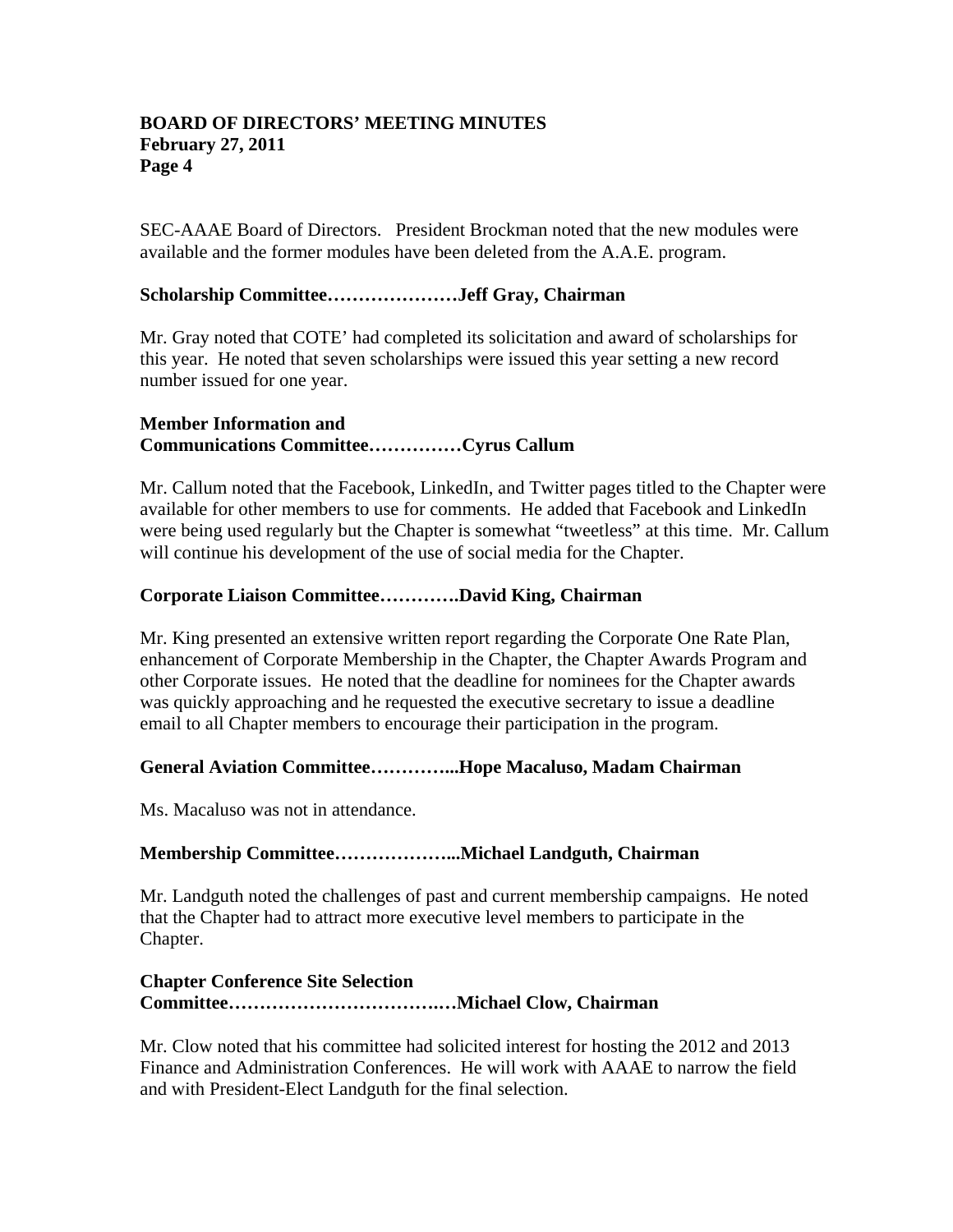## **BOARD OF DIRECTORS' MEETING MINUTES September 19, 2010 Page 5**

# **Annual Conference Audits……………..Judi Olmstead, Chairman**

Ms. Olmstead reported that she had reviewed the financial statements relative to the 2010 SEC-AAAE Annual Conference held in Memphis, Tenn. and found the documentation to be in order.

## **Resolutions and Bylaws………………..Bob Brammer, Chairman**

Mr. Brammer had nothing to report at this time.

# **Nominations Committee……………….Bill Marrison, Chairman**

Mr. Marrison noted the quality of the nominees was outstanding and a final report will be prepared for the 2011 SEC-AAAE Annual Conference in Mobile, Ala.

# **IV. OLD BUSINESS**

Mr. Gray presented copies of revised documents pertaining to the *SAMA Educational Foundation, Inc., Scholarship Funding and Award Policy* and the *SEC-AAAE Progression Through The Chairs of the SEC-AAAE and Vacancies on the AAAE Board of Directors Policy*. Mr. Gray noted that the policies had been previously approved by the SEC-AAAE Board of Directors and would be presented to the SEC-AAAE membership for final approval at the 2011 SEC-AAAE Annual Conference in Mobile, Ala.

A motion was made to terminate the Corporate One Rate Plan. The motion was seconded, there was considerable discussion and the motion was adopted by unanimous voice.

## **VI. NEW BUSINESS**

Mr. Brockman noted that the AAAE Ethics Committee has issued a Disciplinary Policy and it will be voted upon at the 2011 AAAE Annual Conference and Exposition in Atlanta, Ga.

# **VII. ANNOUNCEMENTS**

Ms. Olmstead noted that Ms. Sheila Dugan had been promoted to Deputy Executive Director at the Naples Municipal Airport. Ms. Dugan received an ovation.